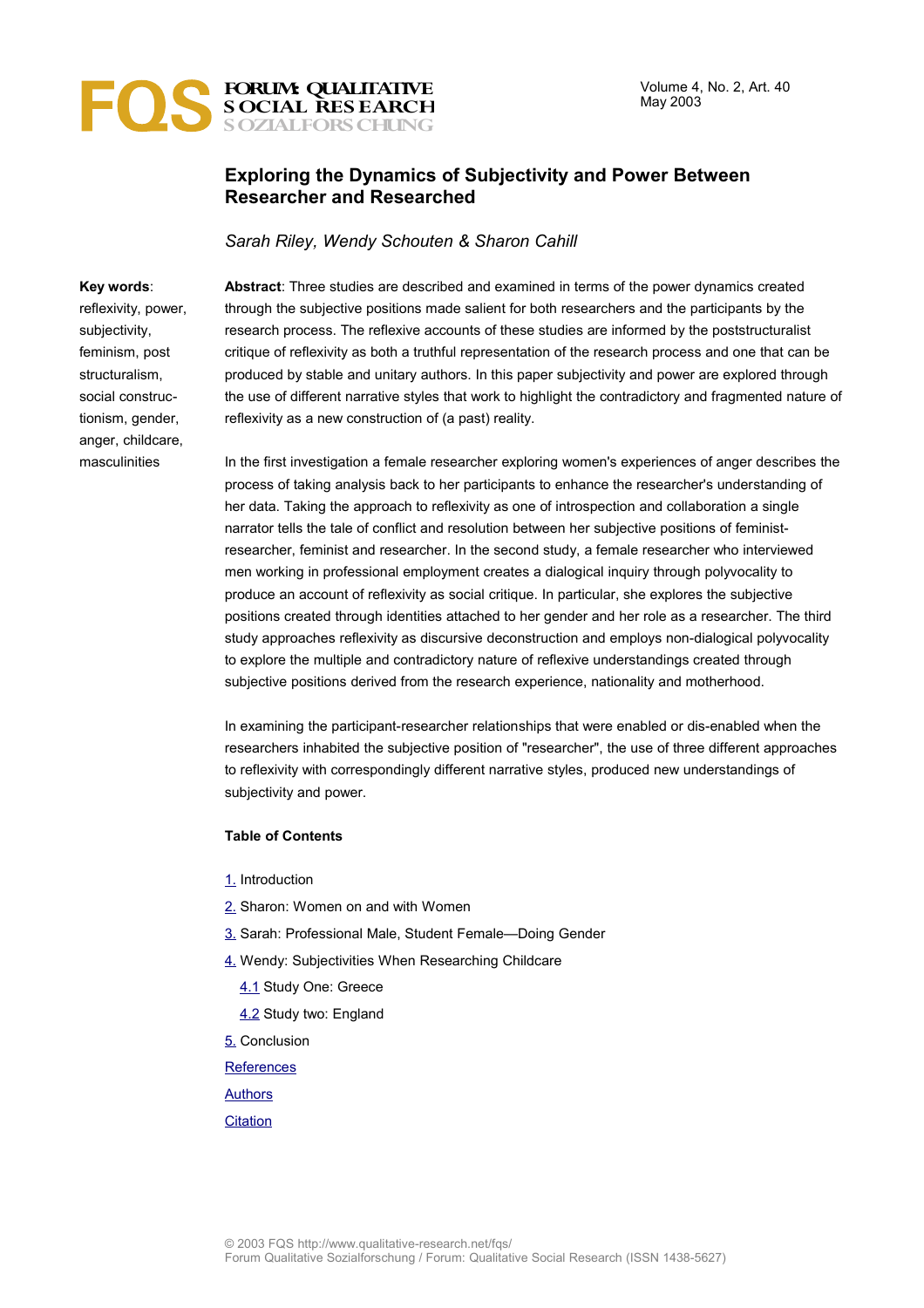## <span id="page-1-0"></span>**1. Introduction**

In all relationships dominance is inescapably at stake. In every instance of talk power is being negotiated, and the researcher-researched relationship is no different. Taking a Foucauldian position that power is understood as the ability to have particular forms of knowledge or meaning ratified, we explore the possibilities of existence that were created by the subjective positions taken up in our PhD research experiences. [1]

In this paper we, Sharon, Wendy and Sarah, describe our PhD research experiences, from the benefit of at least a couple of years of hindsight. From this temporal distance we produce new reflexive accounts that examine the subjective position of "researcher" that we inhabited. We explore the researcher-researched relationships that were enabled through the interaction of our sense of selves as researchers and other subjectivities made salient in the research process. [2]

In focusing on the relationships between participants and researchers in the production of knowledge, we define reflexivity as the conscious attempt to identify how and what social understandings have been produced in the process of research. The understandings that we use when representing ourselves, our research and our participants, can be mapped onto wider social relations. Reflexivity therefore, requires the researcher to consider how the whole process of research is structured around issues of dominance, gender, sexuality, class, age, and race (BURMAN, 1990). Such a critical gaze is understood as enhancing egalitarian relations between researchers and participants (MARECEK, 1989) because reflexivity enables a process of self-awareness that can make power dynamics visible (FINLAY, 2002a). [3]

The practice of reflexivity is, however, not unproblematic. Leaving aside the need to work within an academe that constructs the validity of research through notions of objectivity which can absent the researcher's role in the research (GILL, 1998; GREED, 1990), there are also problems within the circle of those who practice reflexivity. Discussions have focused on excessive self-analysis at the expense of attending to the research participants (FINLAY, 2002a); the use of reflexivity as a tool to reinforce rather than question the author's voice (GILL, 1995); and the coercion of researchers into a confessional subject (BURMAN, 1997). [4]

However, what we consider to be a more challenging critique, and a major consideration in this paper, is the poststructuralist rejection of reflexivity a truthful representation of the research process and the "authoring" of texts by stable and unitary authors (ALVESSON & SKÖLDBERG, 2000). In contrast, post structuralism argues that our descriptions are not neutral accounts of a real world, but are constructions that can be "opened, deconstructed and analysed in ways that bring into focus the accommodation of contradiction" (PHOENIX, 1999, p.11). [5]

One approach to engaging with the tensions between reflexivity and post structuralism is to understand a reflexive account as one (of infinitely many)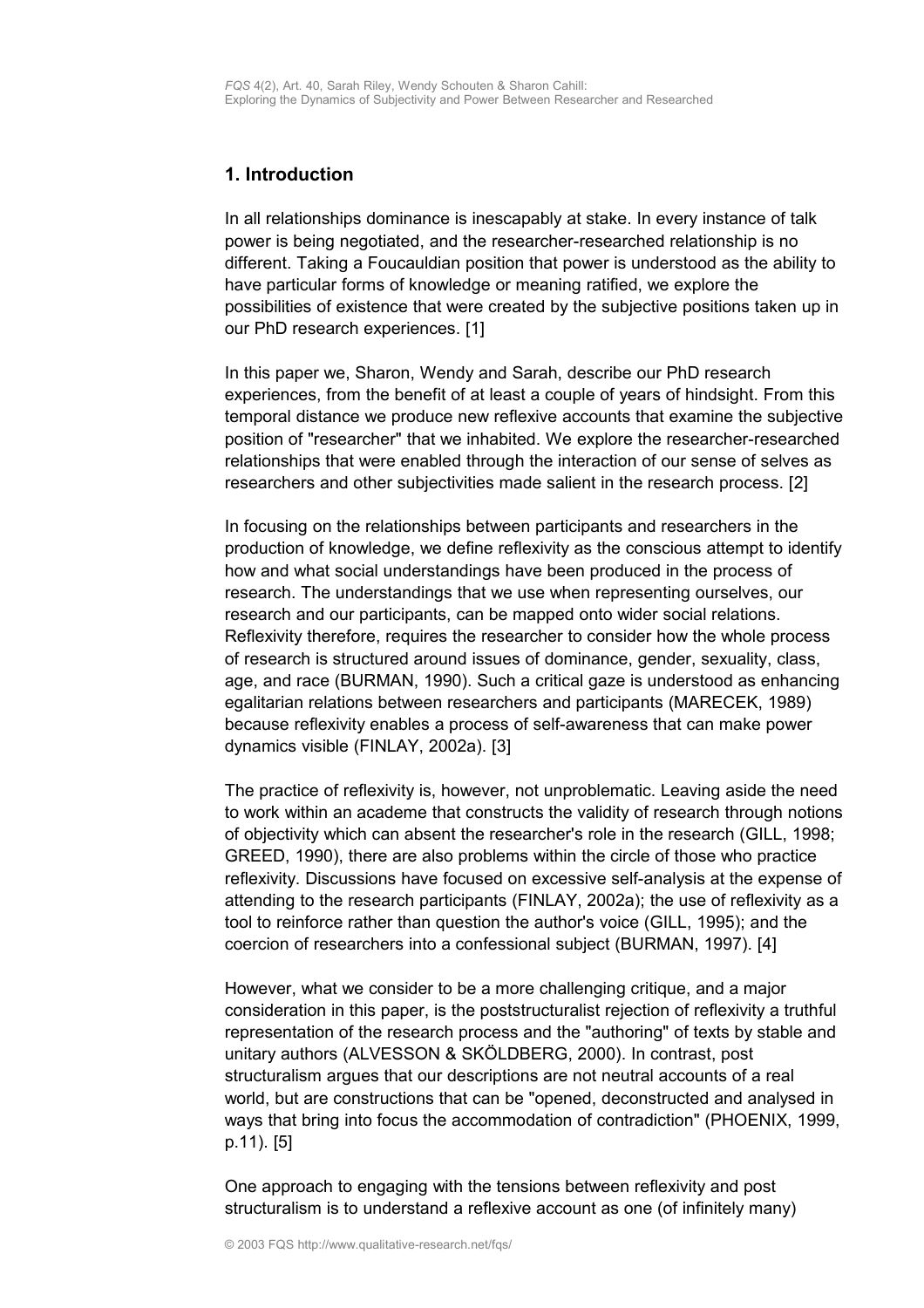versions of the processes and experiences that occurred during the research. From this perspective the reflexive account is a new construction of (a past) reality, rather than some kind of reflection of the past. As a version rather than a reflection of reality, a reflexive account can be interrogated as a text and analysed for the constructions that make it meaningful. This meaning making is understood as embedded within power relations that occur in the research process. [6]

An analysis of the constructions that produce a reflexive account need to be "capable of recognising its own textuality" (ASHMORE, 1989, p.18). Selfrecognising texts often work by destabilising the single authors voice and notions of consensus through the application of different narrative styles and a focus on contested and conflicting understandings. In this paper we attempt to destabilise the text through the use of three approaches to reflexivity presented in three different narrative styles. [7]

We present stories from our PhD research experiences. Looking back after these events we examine the subjective position of "researcher" and its interaction with other subjectivities made salient in the research process. To examine the utility of the poststructuralist understanding of reflexivity as a version of an account, we present our stories using three approaches to reflexivity. First, Sharon examines the conflicts created through her subjective position of feminist-researcher by using reflexivity as introspection and mutual collaboration, as she explores the impact of her own experience and personal meanings in her interactions with her participants. Second, Sarah uses reflexivity as social critique, examining the power imbalances produced through different social positions held by researchers and participants, in this case the conflicts that arose from gendered and research-participant subjectivities. Third, Wendy works with reflexivity as discursive deconstruction to analyse the positions produced by nationality and motherhood in relation to researcher-participant positions. Discursive deconstruction aims to make salient the multiple interpretations researchers have to explore their experiences, often working towards producing an account in which no single interpretation is readily available (see FINLAY, 2002b, for further details of this taxonomy). [8]

We present our reflexive stories using different narrative styles appropriate to the reflexive approaches of introspection, critique, and deconstruction that are taken. Sharon provides introspection through a first person narrative style. Sarah breaks coherence through the use of multiple voices that present different perspectives and who then enter into dialogue. Wendy also uses polyvocality, but through an analysis that avoids consensus in order to produce contested meanings, version of events that are so different that they cannot speak to each other. In presenting accounts that appropriate different narrative styles we aim to explore subjectivity and power by making salient the tensions, inconsistencies, and narratives that are produced in the telling of a past history, highlighting the "power aspects, fictions, contradictions and cracks which invariably emerge in any discourse" (ALVESSON & SKÖLDBERG, 2000, p.148). [9]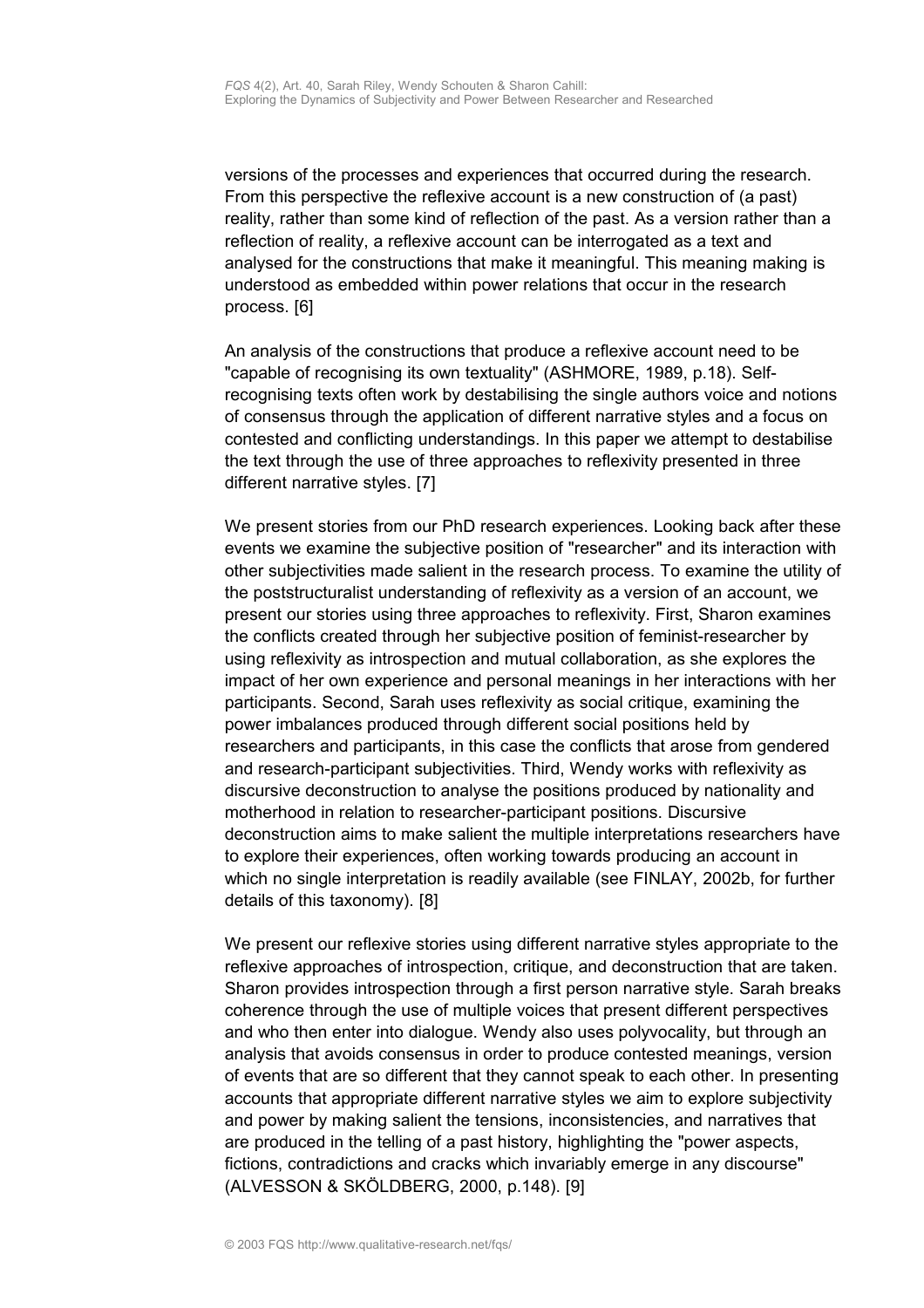## <span id="page-3-0"></span>**2. Sharon: Women on and with Women**

My PhD was concerned with exploring women's discourses of anger. I took a feminist and constructionist standpoint and used Q-methodology to elicit the participants' subjectivities. This methodology asks the participant to sort a number of statements along a continuum from "I agree" to "I disagree", allowing concepts to be ranked according to how important they are to the participant. Inverted factor analysis is then performed on the data, which groups participants with people who sorted the statements in a similar fashion (model Q-sorts). The resulting data is then treated as multiple subjective positions and not as taxonomies. GALLIVAN notes that, "Q-methodology is not just another rating scale, people are asked to model their own point of view (....) what emerges is the real complexity and contradictions characteristic of people's subjective views" (1996, p.2). [10]

I chose Q-methodology to examine women's experiences of anger for two reasons. First, the ability of Q-methodology to deal with subjective accounts that are diverse and contradictory made this an appropriate method to examine women's experiences of anger, given that previous research had suggested such experiences were diverse and conflictual. For example, a woman may be able to express her anger at work but not at home (FISHER, 1993; LUPTON, 1998). Second, the quantitative analysis derived from the factor analysis is not the end point, most researchers take the model Q-sorts back to participants whose own Q-sort exemplifies the model. This interviewing enables the development of the analysis, as the participants work with the researcher to explore what meanings can be drawn on to interpret the model Q-sort. [11]

With most of the participants, exploring the Q-sort was a gratifying experience, and at the time I interpreted this positive emotional experience as being derived from two sources. First, from the pleasurable validating experience that can occur when people discuss a topic that interests them and with which they can negotiate a shared understanding. Despite only two of the sixty participants identifying themselves as feminist, my own interpretations were not in conflict with their experiences and understandings. From their comments, I concluded that the participants had enjoyed this experience as much as I did. Secondly, our ability to focus on the Q-sort had co-produced an analysis that was coherent, plausible, supported by evidence, and which produced a new story, allowing me to fulfil the validation criteria of a good social constructionist analysis. [12]

The pleasure my participants and I experience through the rapport developed in these interviews validated my sense of self as a feminist-researcher. Throughout my PhD I had emotionally invested into the subjective position of feministresearcher, which I interpreted as a researcher who studies women; empowers her participants (e.g. through the process of participating in interpretation as well as data production); and whose analysis identifies or acts to resist barriers to women's emancipation (WILKINSON, 1996). I perceived the two parts of my feminist-researcher identity to be symbiotic, mutually supportive and producing a standpoint that was conscious, ethical, and supportive of my participants. [13]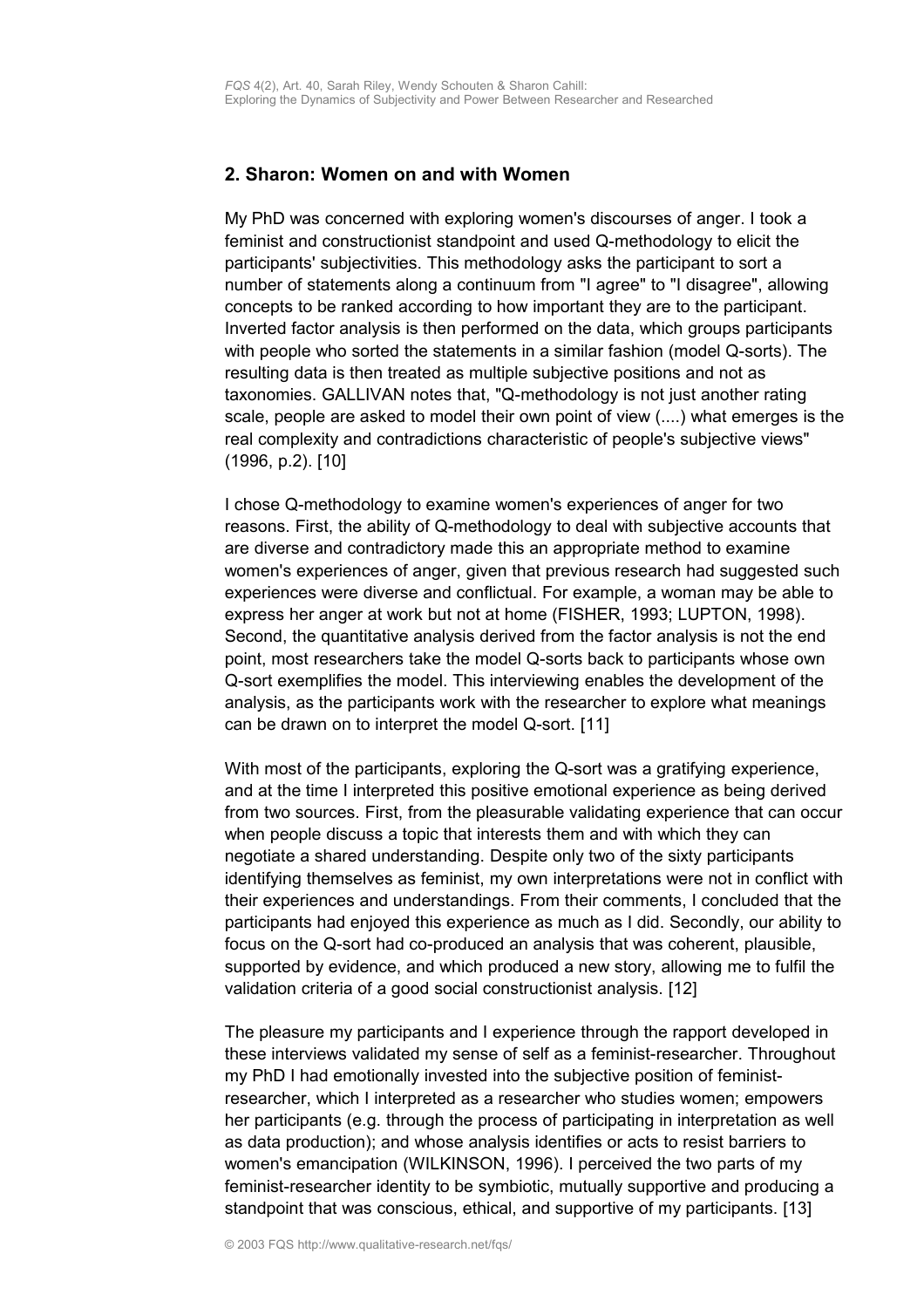In the cases I have discussed above, I did not have great difficulty producing a coherent account of the Q-sorts exemplified by the participants. The role of the interviews had therefore been one of confirming my interpretation, adding to it and then developing this analysis in more detail and conceptual depth. For example, in one interview we discussed the social boundaries that society imposes on women when they express anger, this had been my "stand-alone" interpretation but it was developed further with the participant. Together we explored an understanding of why and how women cope with this imposition when anger is part of most women's everyday experience. In two cases, however, I had difficulty in producing a coherent concept of the model Q-sorts and the interpretations that I used to try and make sense of these Q-sorts were contrary to my feminist standpoint. This conflict produced a shift I had not anticipated, my feminist-researcher identity was being challenged. As a feminist I did not want to participate in the production of knowledge that engaged in what I understood to be patriarchal discourses that were linked to material practices that disempowered women and thus "service(ed) an oppressive system" (BORDO, 1993, p.31). However, as a researcher (aiming to get a PhD), my goal was to get as close as I could to articulating my participants' understanding of my research topic. [14]

This splitting of feminist and researcher subjective positions was an emotional and painful one. I did not know how I was going to communicate with these participants in order to come to an understanding of these model Q-sorts. I was aware that I could not force my political feminist subjective position into the analysis but yet did not want to forgo it completely. My focus had been clarity with my participants' understandings of the Q-sorts and not with attempting to understand my now potentially competing subjective positions of feminist and researcher. [15]

I give the following case, "Agnes", as an example of how my analysis lead to my feminist identity coming in conflict with my sense of self as researcher, and how I worked to engage with this tension. [16]

Agnes lived in Glasgow, was married with children, and identified herself as a mother and a community worker living in an inner city housing "scheme" (what in the US would be called a "project"). She was my contact for one group of women living in this part of Glasgow and participated in all three phases of the research: focus groups that were part of preliminary work used to develop the Q-sort statements, the Q-sort and the post Q-sort interview. [17]

The model Q-sort that Agnes exemplified positioned gender differences as salient, with men as having influence on women's experiences, while women's experiences of anger were not valued. A structural explanation for this inequality was rejected. Instead my interpretation of the analysis led me to believe that this understanding was produced through a biological discourse, given that there was agreement with the following two statements: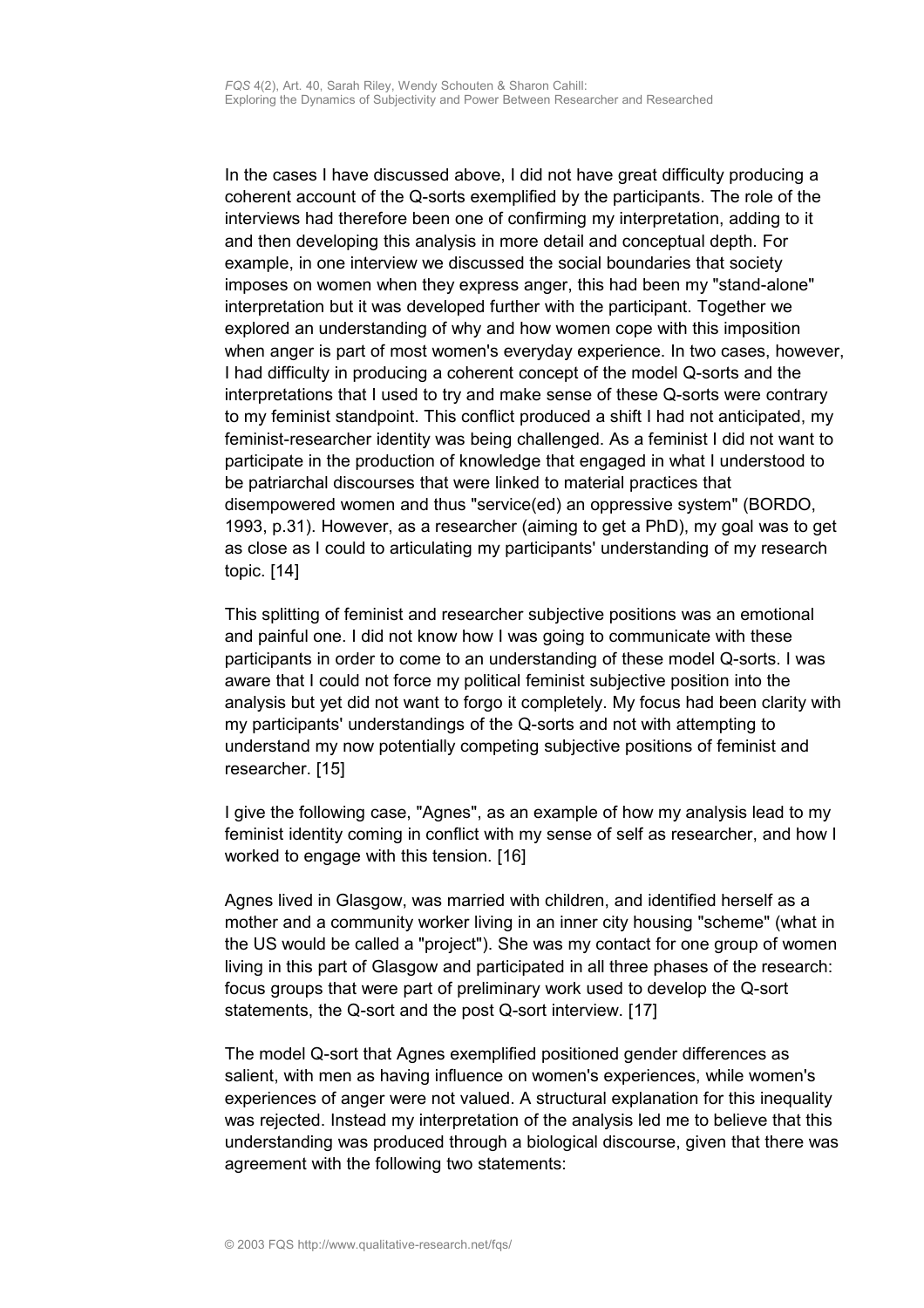Men think that women are pre-menstrual when they were angry [strongly agreed with +5]

The expression of anger is hormonally linked [slightly agreed with +2] [18]

Alone, I explored the possibility that the participants whose experiences made up this model Q-sort used their menstrual cycle as a way of diffusing or excusing their anger. My feminist standpoint positioned me in such a way that all I could see was the political leverage of biological arguments to disempower women and I did not want to uphold that particular story. Yet it seemed to be the story of these women. How was I then to have dialogue with Agnes? As a feminist I felt uncomfortable with the idea of presenting this story but as a (feminist-) researcher it was essential that I engaged in a productive dialogue with Agnes, in order for me to represent these women's views. In considering this conflict, I realised that while I may have been explicit with my participants on my feminist standpoint, I had not been explicit enough with myself. I had not explored the difficulties of taking a standpoint to which I had a deep emotional commitment, but one that was not always going to be shared by my participants. [19]

Drawing on the poststructuralist understanding of subjective positions as accounts that enable or dis-enable certain forms of knowledge and their associated social actions, I considered how my identity as feminist-researcher, had become two conflicting positions. A feminist position that did not enable dialogue (for this particular story) and a researcher position that did. I decided to experiment with situating myself solely as a researcher. [20]

The social actions associated with the subjective position of researcher were derived from a goal of increasing understanding. Since Agnes and I seemed so different, then as a researcher I could use these differences to explore what Agnes meant. I could approach this dialogue from the researcher as "professional stranger" one that needed things explained (BANISTER, 1994, p.30). I attempted to perceive the differences between Agnes and me as welcome research opportunities. With my feminist subjective position no longer blocking a dialogue with Agnes I was able to enquire in what felt like an open manner, hearing her perspective from an interested and uncritical standpoint and resisting an acceptance of some understandings as if they were natural. Instead, I used our differences to explore the forms of knowledge that I had previously taken for granted. For example, that biological discourses can be appropriated to empower women. This allowed our discussion to shift the power dynamics between Agnes and me as we moved between the positions of knower and to be known and we came to understandings that allowed us to produce a more coherent interpretation of the Q-sort Agnes exemplified. [21]

Agnes talked about how the symptoms of being pre-menstrual, such as a raised temperature, affected her ability to deal with an anger-provoking situation. Through this discussion I came to understand that Agnes used her biology, not as an excuse, but as a means of explaining why at times it is more difficult to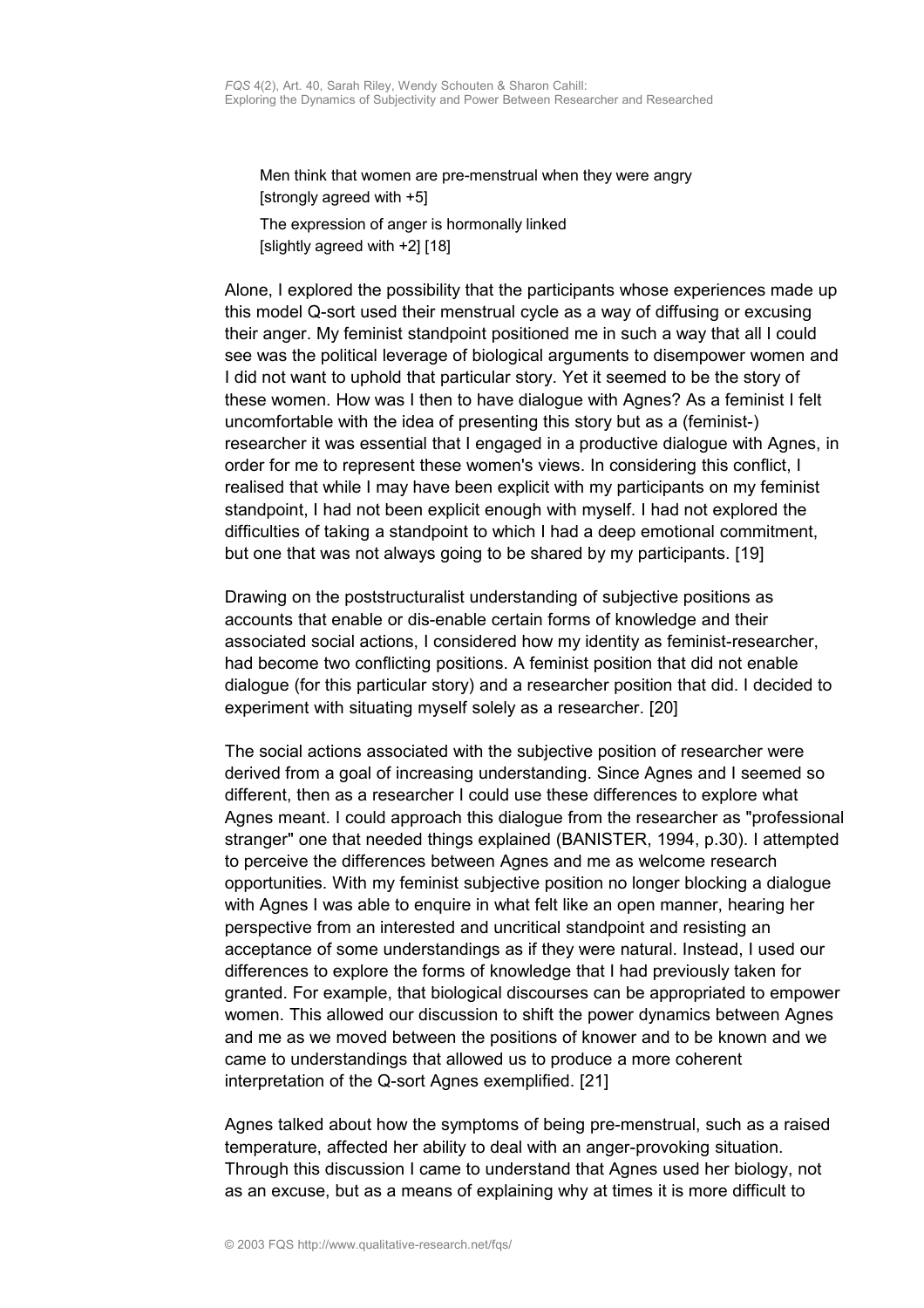control one's anger than at others. For Agnes, there was a difference between someone else using her menstrual cycle as an excuse not to listen to her point of view and her own understanding of how it affected her ability to cope with the events of everyday life. Thus, while both men and women may be understood as attributing women's anger to biology the understandings behind this attribution differed greatly. Agnes could incorporate her menstrual cycle into her understanding of her anger without reducing it to just her biological make-up, a position that was created when her partner said "och hey you're just premenstrual". [22]

By celebrating difference a consensus had been reached. Paradoxically my experimental and temporary "putting aside" of my feminist identity had enabled me to engage in feminist research. The analysis was now not just "about" Agnes, but with Agnes. Furthermore, in exploring my construction of this past event, I was able to develop my analysis by understanding the contradictory nature of women's experience of anger in terms of my participants' incorporation of the perceived power for others to legitimate their experiences. My participants' understandings of anger therefore incorporated both their own positions, and the perceived positions of significant others, positions that were not always harmonious. This analysis provided a novel understanding for the apparently contradictory and plural meanings identified in previous research on women's experience of anger. [23]

In taking a social constructionist approach to reflexivity I engaged with my research question to produce knowledge that both my participants and I felt represented their position and which further developed the psychological understanding of women's experience of anger. When my dual feministresearcher identity was split into two opposing positions I moved to a unitary position and took up the dialogue from there. Attempting to "step out" of a subjective position with so much emotion attached to it was not easy. In hindsight, it was made easier by the fact that my researcher identity was also highly salient for me, so that (to continue the metaphor) I was not having to stand on completely new turf. The conscious choice to shift positions enabled a dialogical inquiry that showed that one of the elements in women's contradictory experiences of anger is through the use of several standpoints to produce their understandings. Being able to give up an identity (feminist) that was important to me reduced my power to define the participants' understandings, but empowered me to engage with another identity (researcher) that allowed a more consensual production of knowledge. [24]

By writing about my experience I alert the reader to the possibilities and difficulties of working collaboratively. As Wendy and Sarah discuss below, sometimes power does not lie with the obvious person i.e. the researcher. In my own experience the power dynamic moved between myself and the participant and was dependent on what was being discussed, who agreed or disagreed on a particular issue, and what joint understanding we came to. Being reflexive thus enabled me as a researcher to both explicitly explore the power dynamics in the research process between myself and the participants and provide a way of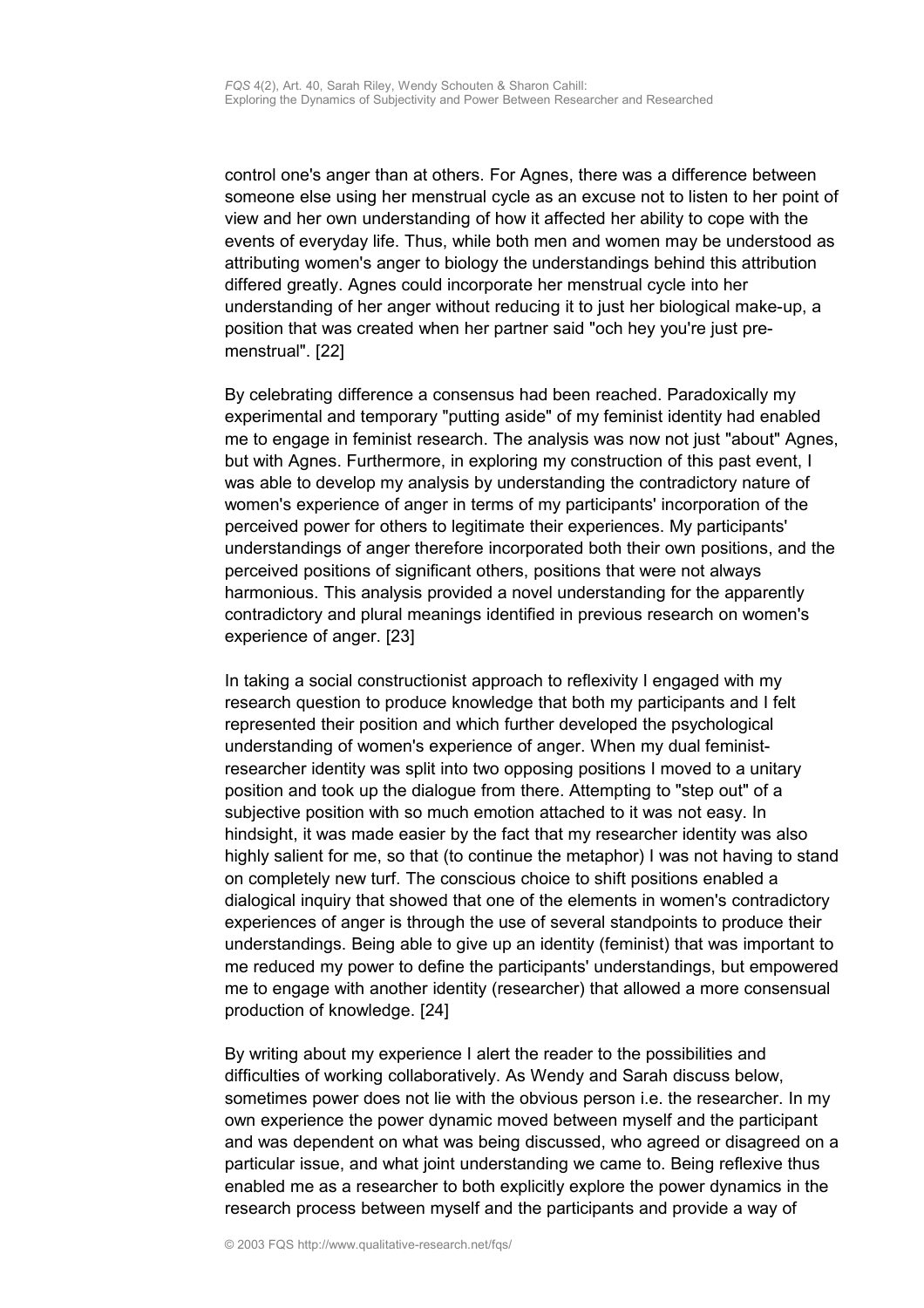recognising myself within that process. I would like, however, to end my section with a note of caution. The narrative I provide above could be read as a successful struggle towards the goal of egalitarian research, and as such it fails to highlight that this account is focused on my understanding, my reflexivity, and my cooperation. I support FINLAY (2002a) when she argues that despite intense reflexivity, if the researcher is the sole author of the text, then as the author, the researcher should recognise that s/he continues to occupy a position of authority. [25]

## <span id="page-7-0"></span>**3. Sarah: Professional Male, Student Female—Doing Gender**

In my account below I approach reflexivity as social critique and explore conflicting understandings of my PhD research experience by presenting a dialogical inquiry between three "voices". The first voice is called "PhD Sarah", she considers the interpersonal processes that were enabled by the subjective positions inhabited by her and her participants. This account seeks to uncover some of the power dynamics that occurred in both the interviewing, analysis and dissemination aspects of the research. The second voice, "Reviewer B" responds to "PhD Sarah" to produce alternative accounts of her experiences and behaviour, through which a dialogical inquiry develops, producing a new conclusion. This is followed by new challenges from the third voice, which was inspired by Ken and Mary GERGEN's argument that social constructionism should be used to produce empowering and relationship oriented understandings (e.g. GERGEN 1994; GERGEN & DAVIS, 2002). In taking such a positive standpoint the GERGENs' work resists the cynical and destructive approach that is sometimes characteristic of poststructuralist analyses (e.g. FINLAY, 2002b). To highlight this positive orientation of the GERGENs' approach in a playful way, the third entity is entitled "the fluffy Gergens". [26]

## **Voice 1: "PhD Sarah"**

My PhD involved interviewing nearly 50 professional men about contemporary gender relations. The text books told me that if I wanted "rich" data (and who doesn't) I needed an interview technique that was person centred and that made my participants feel comfortable. To this end I opted for an informal and non adversarial interviewing style congruent with much work in my field (e.g. WETHERELL & POTTER, 1992; although see SPEER & POTTER, 2000 for an alternative interviewing technique). I used a lot of "back channel" conversational behaviour such as "um" and "yes" responses while also nodding and smiling. I tried to avoid interrupting, confrontation, or appearing judgemental. If I did suggest alternative arguments I was careful to frame them in an unchallenging way, for example by distancing myself from my statements ("some participants have argued that"). With many participants this approach helped me develop what felt like a genuine and mutual rapport, with some I had a different experience. It is these few difficult experiences I focus on below. [27]

A framework often used when theorising power in the research process is one in which the researcher is more powerful than the researched. This has been challenged by some feminist writers (e.g. WILLOTT, 1998; TAYLOR, 1996), who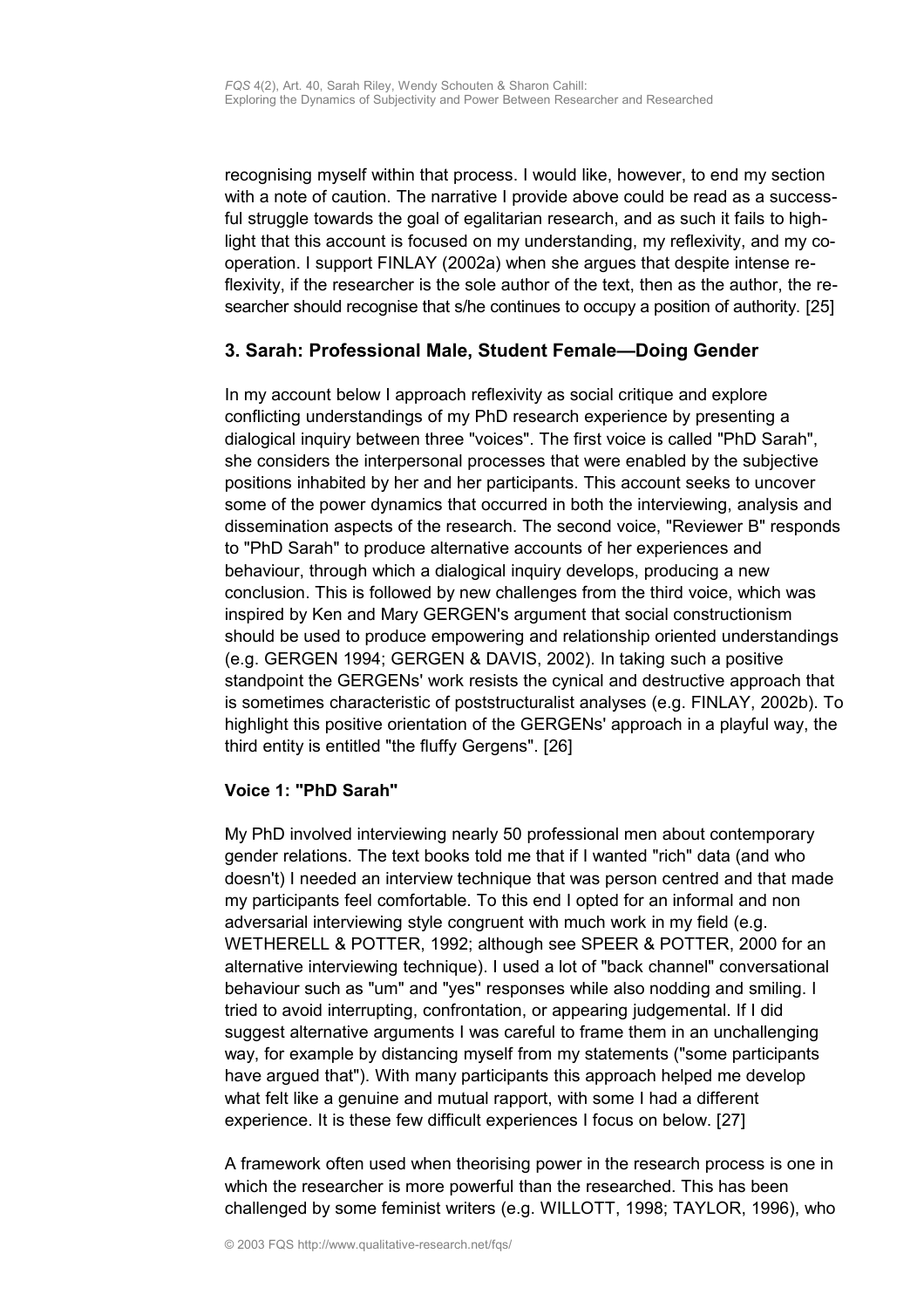found the power dynamics of their research were not mapped out along an axis of researcher (powerful)—researched (unpowerful) but on gendered dimensions of male (powerful)—female (unpowerful). On occasion, I also shared this experience. Reflecting on my interviews I felt that some of these men enjoyed the power of having a young fairly attractive woman listening to their opinions and nodding, smiling and laughing at their jokes. I needed these men's co-operation for my study, but in my desire to "please" these men, I entered a set of power relations that I experienced as extremely uncomfortable. This discomfort was created through an interaction of several subjective positions, as well as "researcher" these included being social, sexual, vulnerable and manipulative. [28]

During some interviews I listened to opinions I felt strongly against without arguing against my participants. Two subjective positions worked to maintain this silence. My sense of self as researcher, who had the aim of recording these men's opinions regardless of whether I agreed with them or not; and myself as a person who enjoys harmonious social relationships, and who would not therefore be so rude as to do otherwise than listen. However, the act of silencing myself produced a sense of powerlessness, which was amplified by my only semiconscious recognition that I was also situated in a sexualised subjectposition that I did not like, in that it balanced female youth and attractiveness to male knowledge and intelligence. In appearing not to disagree with ideas I disagreed with, I also became situated as a vulnerable person, I endured discomfort because my need of these participants was greater than their need of me. Finally, this act of silencing myself, created a further subjective position that stood in contradiction to "researcher" and "harmonious". In not arguing back I was producing a false self. I can on occasion be charming and courteous, it is much less in my self definition to suffer in silence. In being false, I was now also manipulative. [29]

When analysing my transcripts I drew on discourse analysis literature, feminist texts and the "crisis of masculinity" literature. Such works are not always mutually exclusive, since many take a standpoint that challenges hegemonic understandings of gender. It is not surprising, then, that while my analysis identified some of the rocks and hard places professional men experience, it's core theme was highlighting accounts that naturalised androcentrism, enabling even "liberal" men to construct a world that normalised male privilege. [30]

I wrote a summary of my findings for my participants. I wanted a fair dialogue and wrote as clearly as I could, while highlighting the less critical findings, for example, that women's opportunities to engage in the public sphere were often celebrated. I also wrote of how the changes in women's opportunities were often constructed as negative for men, and how the meaning making that supported these accounts enabled an androcentrism that worked to reduce women's opportunities without appearing discriminatory. I was once again faced with problems in communication; I was concerned that my participants would read my report as criticism of them. I attempted to deal with this problem by emphasising that my analysis focused on the construction of texts, not the identification of internal thoughts or opinions. This avenue though was also problematic; I was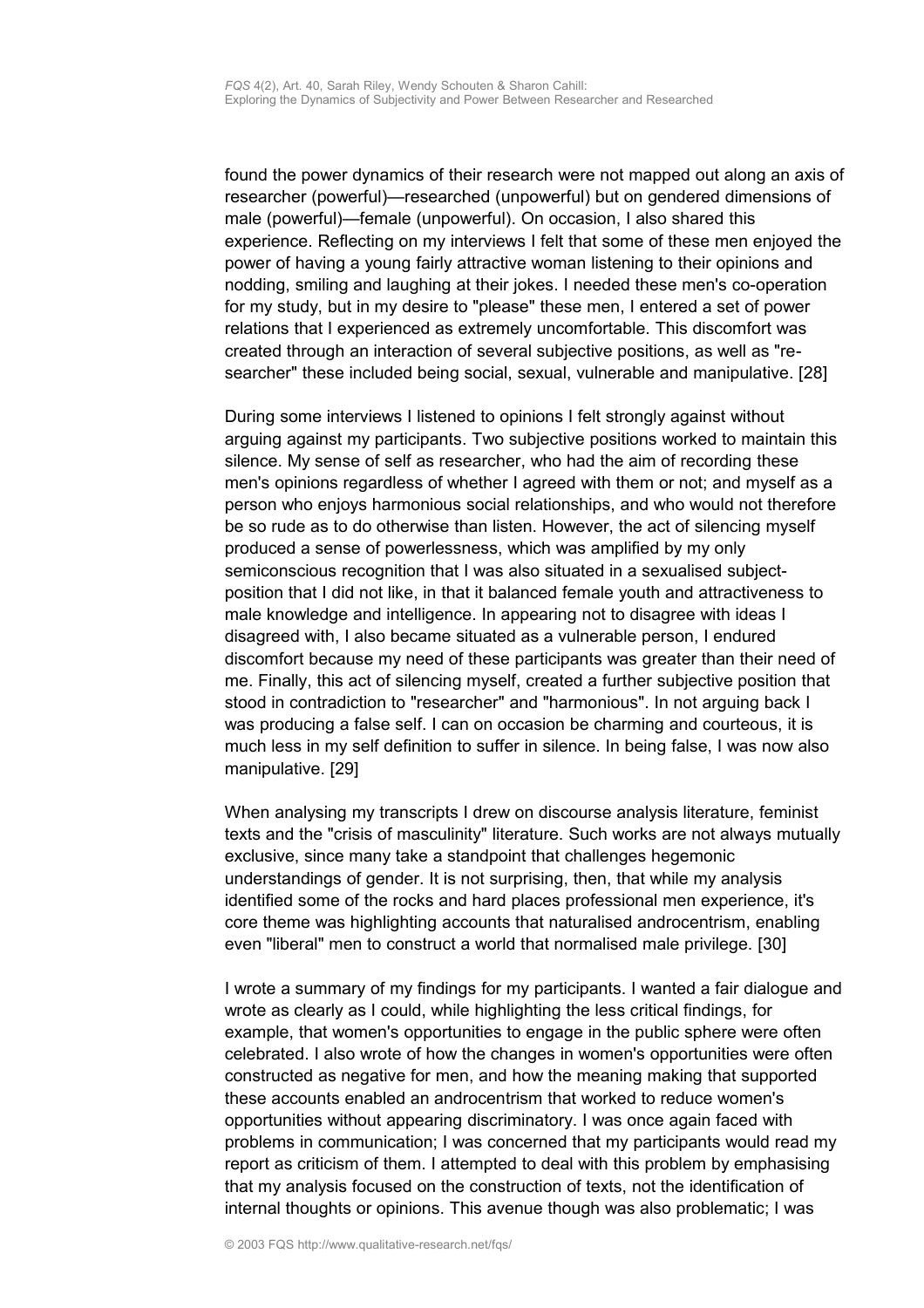now "boggling" them (and myself) with post-structuralism. The problem was compounded through the academic voice I unquestioningly used to explain an academic study. Subjectivities in play thus included harmonious (but now somewhat weakened in salience by the social distance in written, as opposed to verbal, communication), academic, professional, and person struggling to be academic and professional. In not paying attention to enabling a forum for open communication my act of "feedback" thus (re-)claimed power and silenced its recipients, although invited, I received no comments. [31]

My experiences show the interplay of the many identities available to us in research and how each enables or dis-enables different forms of interaction. I shared the experience with other female researchers of being inadequately prepared for being positioned within a sexualised subjectivity and in attempting to reclaim power through alternative positions that accrue greater social power. WILLOTT (1998), for example, drew on traditional gender relations to position herself as wife to a husband, while TAYLOR (1996) and I drew on our academic identities to silence participants through control of the tape recorder or academic writing, respectively. Our accounts share two features. First, being addressed according to our sexual subjectivities "wrong footed" us and second, when we experienced a vulnerable gendered identity we did not work to re-create these gendered positions as more empowering for ourselves, but drew on alternative subjectivities that were embedded within dominant power dynamics. The female researcher becomes situated as a man's wife or within the academy. This suggests a greater focus is needed in highlighting the experience of vulnerability researchers can have through their social identities and theorising creative ways of re-working subjectivities that allow us to celebrate these positions and avoid reclaiming a position of power over the participants through other hegemonic power matrices. [32]

## **Voice 2: Reviewer B**

Well apart from an hour of your delightful company and the opportunity to participate in the kind of abusive research that I've spent more than the last decade resisting, what did your participants gain from this study? Why shouldn't you pay for your data? Seems to me that you acted like you felt like acting and now you're using vulnerability as a weapon to justify it. [33]

### *PhD Sarah*

Seems to me that you're invalidating everything I've just said, women can and do feel vulnerable when gendered subjectivities becomes salient during research. And I have owned up to resisting this position through situating myself in other subjectivities that bestow on me the power to define. I wanted to elaborate on these processes, since they happen even in good research. After all haven't you used your powerful status as important and anonymous reviewer to construct me as manipulative and deserving of pain? [34]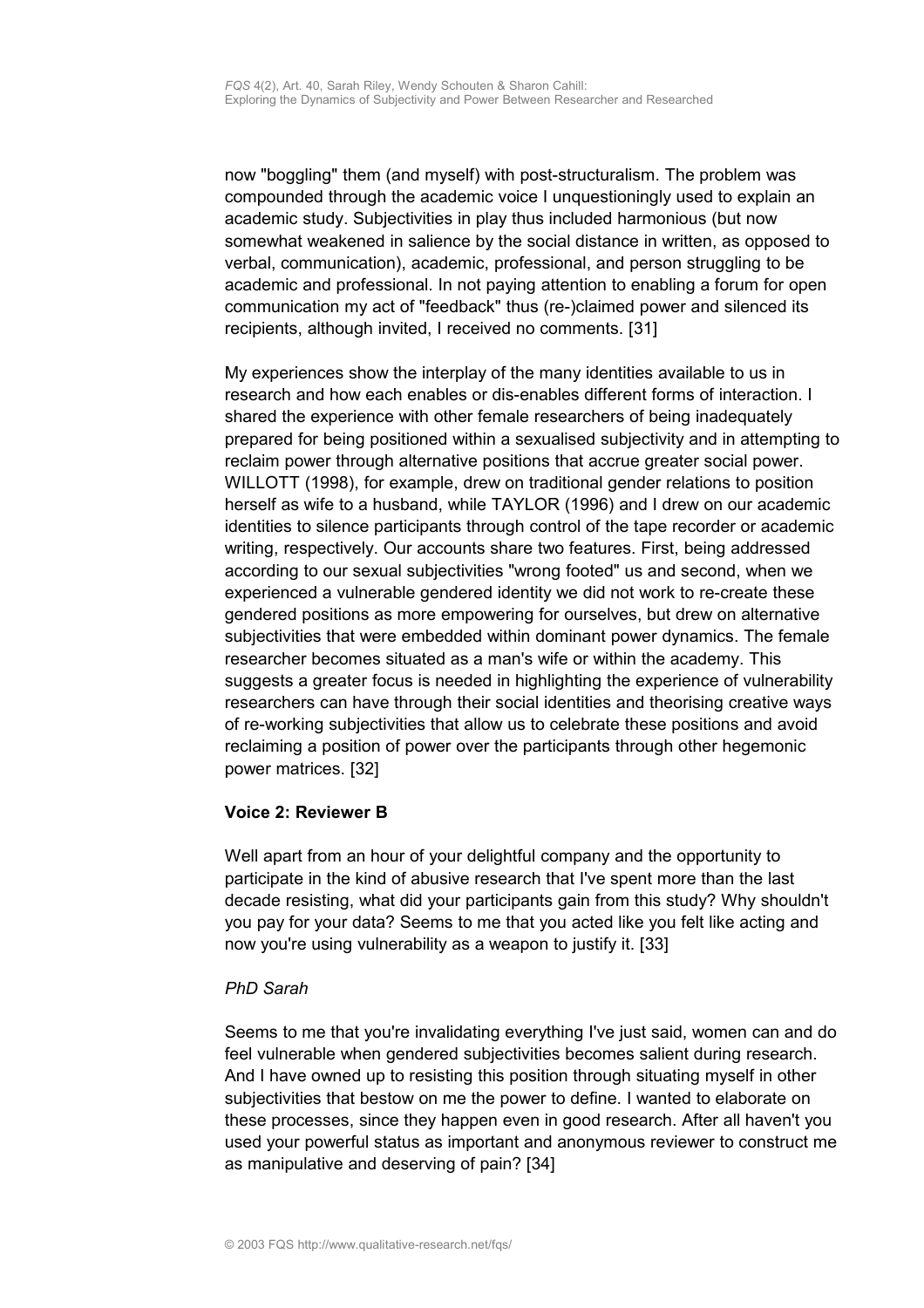#### *Reviewer B*

Why does my "version" bother you so much, after all, from your position its only one of many narratives? Stop trying to reclaim power by taking my voice as your own and think of the applications for my interpretation. [35]

#### *PhD Sarah*

You're saying that I could understand my research as an arena in which I created my own battle of the sexes, where as researcher I always had power—to start it, stop it, set the questions, be polite because I knew how to "work" professional men (I am my daddy's girl after all), that I took their freely given words, and that I resisted their situating of me within a framework of older wise man to young pretty girl and did so by drawing on all my institutional power to produce the "real" meanings of what they had said masked as a form of intellectual textual analysis? And then had the nerves to construct the situation as a narrative of vulnerability, oppression and struggle, in which I was the victim (and hero)? [36]

Well considering this (rather uncomfortable) position in relation to subjectivity and power, what comes to the fore are the contradictions and relational nature of power. In terms of contradictions, I can understand my account as both an example of when female researchers are vulnerable and when this gendered experience is used to shore up power, in that I could temporarily accept my position as passive female because at a later date I would be able to create my participants anew through my critical analysis of their talk. In terms of the relational nature of power I can see that I had originally been constructing power as shifting between the entities of participant and researcher (they were more powerful at the interview, I at analysis). Instead I can reconceptualise power, through a more Foucauldian perspective, as working within the relationship that is made between people. In this case the participants were only able to make salient my "traditional" passive female role because I also engaged with it in a way that made it meaningful. [37]

### **Voice 3: "The fluffy Gergens"**

So far you've been talking about the subjectivities used to make sense of your experience, but you also need to explore their sociohistoric context. For starters where does the understanding come from that the researcher is powerful in comparison to the researched? We could argue that it comes as a resistance to an understanding of previous research methods that constructed the participant as an object from which the researcher-scientist needed to extract information. The notion of researcher as powerful resists this understanding, and puts relationships, subjectivity and ethics as a salient concepts within the research process. As such we could see it as part of a liberal project, which created a new understanding of the "good researcher" as one who engages with their power over participants with view to creating a more egalitarian interaction. However, this ideology of the good researcher can also act to dis-enable as well as enable, in this case producing a sense of disempowerment for female researchers, both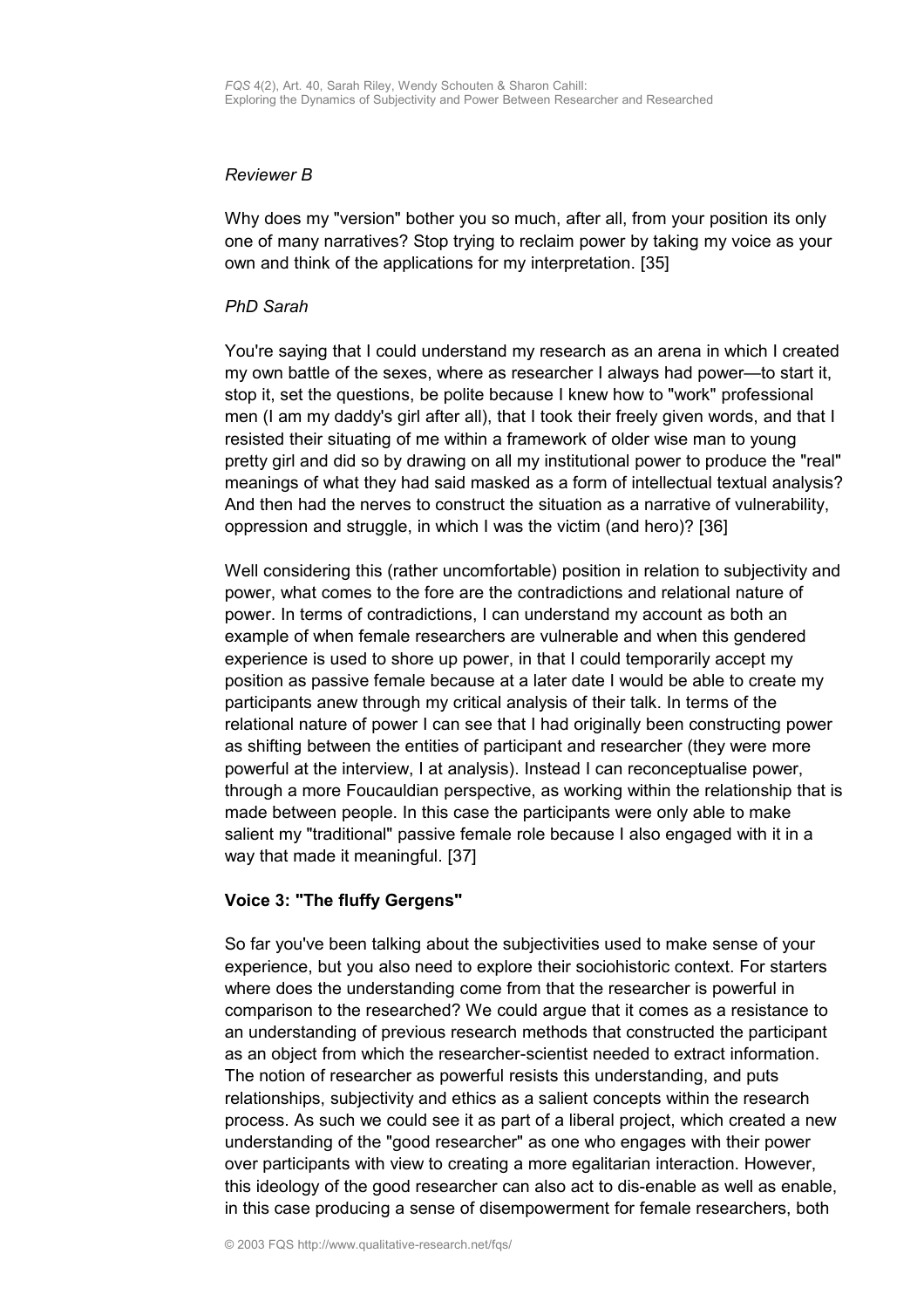at the time of "data gathering" and in reporting their experiences, given that disclosing problems with one's participants leaves one vulnerable to accusations of being unprofessional (TAYLOR, 1996). Lets shift our thinking and move away from what looks like becoming a critique of a critique. Instead let us present you with a question. What options do you have after having an argument with someone? The first might be to try and reflect with the other person and work out what happened to cause the argument, but this might lead to further argument, over who said what and in what way; and the relationship fails to move forward positively. Instead, what if the two protagonists sat down and told each other what they liked about each other? (GERGEN & GERGEN, 2002) [38]

### *PhD Sarah*

So far I've explored the relationships between power and subjectivity in my research by looking at the problems that occurred. Instead I could think about what worked and explore those processes? [39]

## *Fluffy Gergens*

Well if you can only manage to take the metaphor literally ... [40]

## *PhD Sarah*

My focus on trying to explore what went wrong meant I didn't identify when differences worked. For example, one participant told me how he had been accused of verbal sexual harassment, he had had to justify himself to his boss, and apologise both to the women he had originally spoken to and to the female colleague, who had overheard his remark and made the complaint against him. Given the context in which he made these remarks I was able, through my difference to him in terms of my subjective positions of feminist and female, validate his sense that he hadn't been inappropriate, reflecting back to him a positive identity. [41]

## *Fluffy Gergens*

When else did these kinds of conversations work? Don't you feel that you have to stay in the research context. [42]

### *PhD Sarah*

Well about that time I used to occasionally go with my boyfriend to the pub with his colleagues on a Friday night and I used to get into in-depth arguments on gender relations with his boss. We often disagreed, but enjoyed our debates, partly I think because we were quite different from each other in terms of age, sex, life experiences and ideas. In this context debate thrived and I didn't mind those gender roles I critiqued above. If I had considered my conversations with "Jim", enabling a research space that allowed, if not, celebrated disagreements would have seemed possible. [43]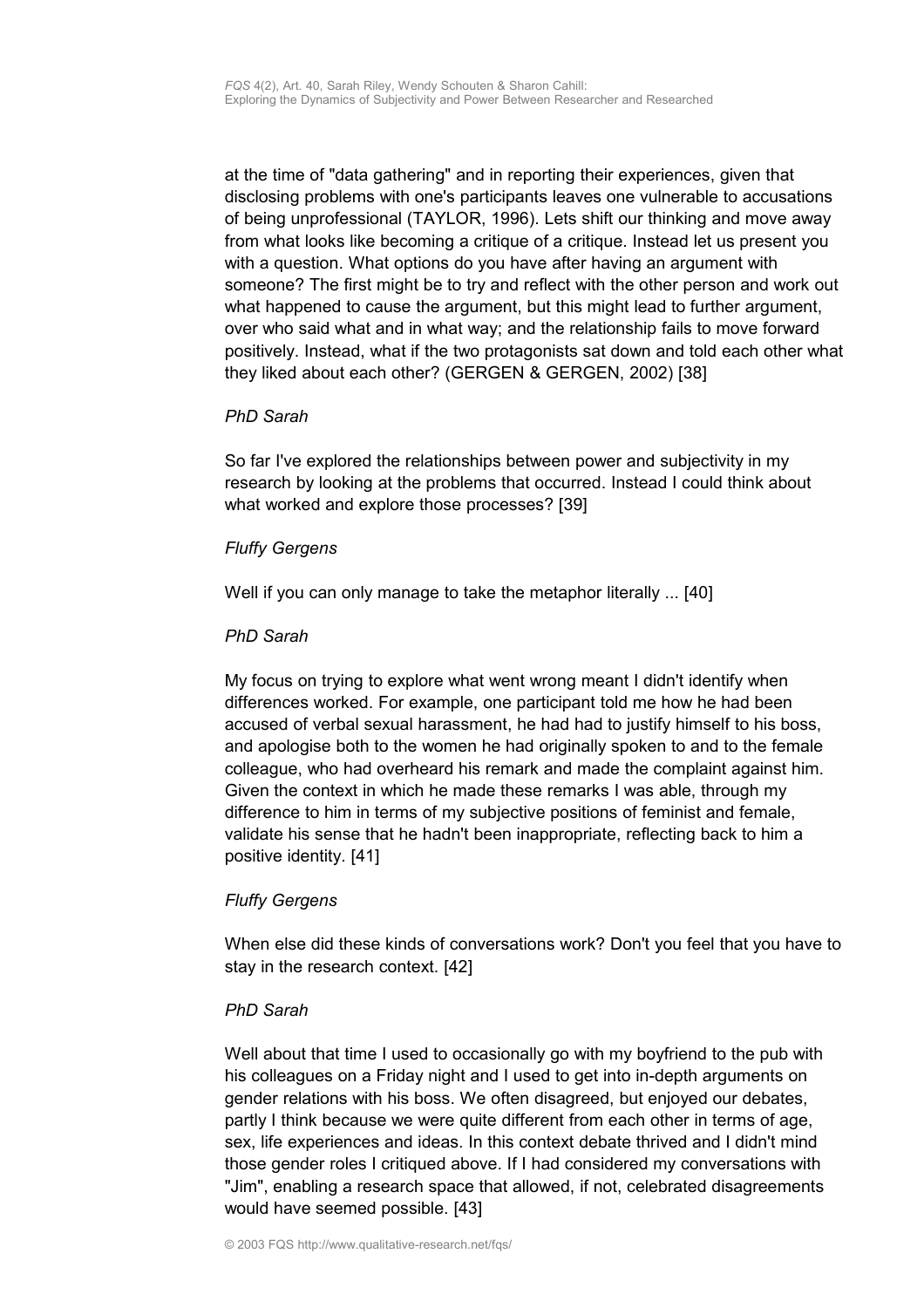In using polyvocality and dialogue I have written a text that focused on some of the different narratives that could be used to understand my PhD research experience. This dialogue enabled me to produce new understandings of both the research process and my research topic. Examining different perspectives on the interactions between subjectivity and power in my research, I have understood how I used my researcher identity in favour of my more vulnerable sexualised position. In terms of understanding gender issues, I have seen how both I and my participants "did gender" and I have been able to examine the contexts in which doing these forms of gender can be experienced as empowering and disempowering. In my analysis above I have used polyvocality to create interactions between different positions. In Wendy's account below, she takes the notion of contradictory accounts a step further, and explores what we can learn from versions of events that differ so greatly that there is no discursive space for dialogue. [44]

# <span id="page-12-1"></span>**4. Wendy: Subjectivities When Researching Childcare**

Below I describe two studies, one conducted in Greece and the other in England. Both of the studies focused on childcare, but in different ways. The Greek research aimed to use interviews to produce quantitative data on attitudes towards childcare and is narrated through the format of two research diaries, purportedly of the same experience, two tales of one city. In the English study, interviews were used to create data that would be qualitatively analysed from a discursive approach. The research experience is narrated through four subjective positions that held salience for myself and my participants. In employing narrative styles that produce reflexive accounts that do not enter into dialogue with each other, I explore how subjectivities can simultaneously produce multiple and contradictory positions and power dynamics. [45]

# <span id="page-12-0"></span>**4.1 Study One: Greece**

Below two research diaries are presented, in which Wendy reflects on her subjective experience as a "professional" researcher who is familiar with her research field (Diary 1), and as a foreign researcher in an unfamiliar research setting (Diary 2). [46]

## *Diary 1: Athens sometime between November 1997 and April 1998*

This job is so exciting, how great is it to be paid to travel, meet new people and study something I am really interested in? I'm so glad I did all that research before I came over. I thought it would really help to know as much about the Greek childcare system as I could before I went—but phew, it never occurred to me that the research centre I'm seconded with would have such out of date material. I know more than they do about their own country! I'm starting to make real sense too of my research methods training, all this study that seemed so academic at the time has really helped me produce a useful interview schedule. I have clarified my research questions, and now have a set of questions that can be presented in a clear and consistent manner (FRASER & BURCHELL, 2001,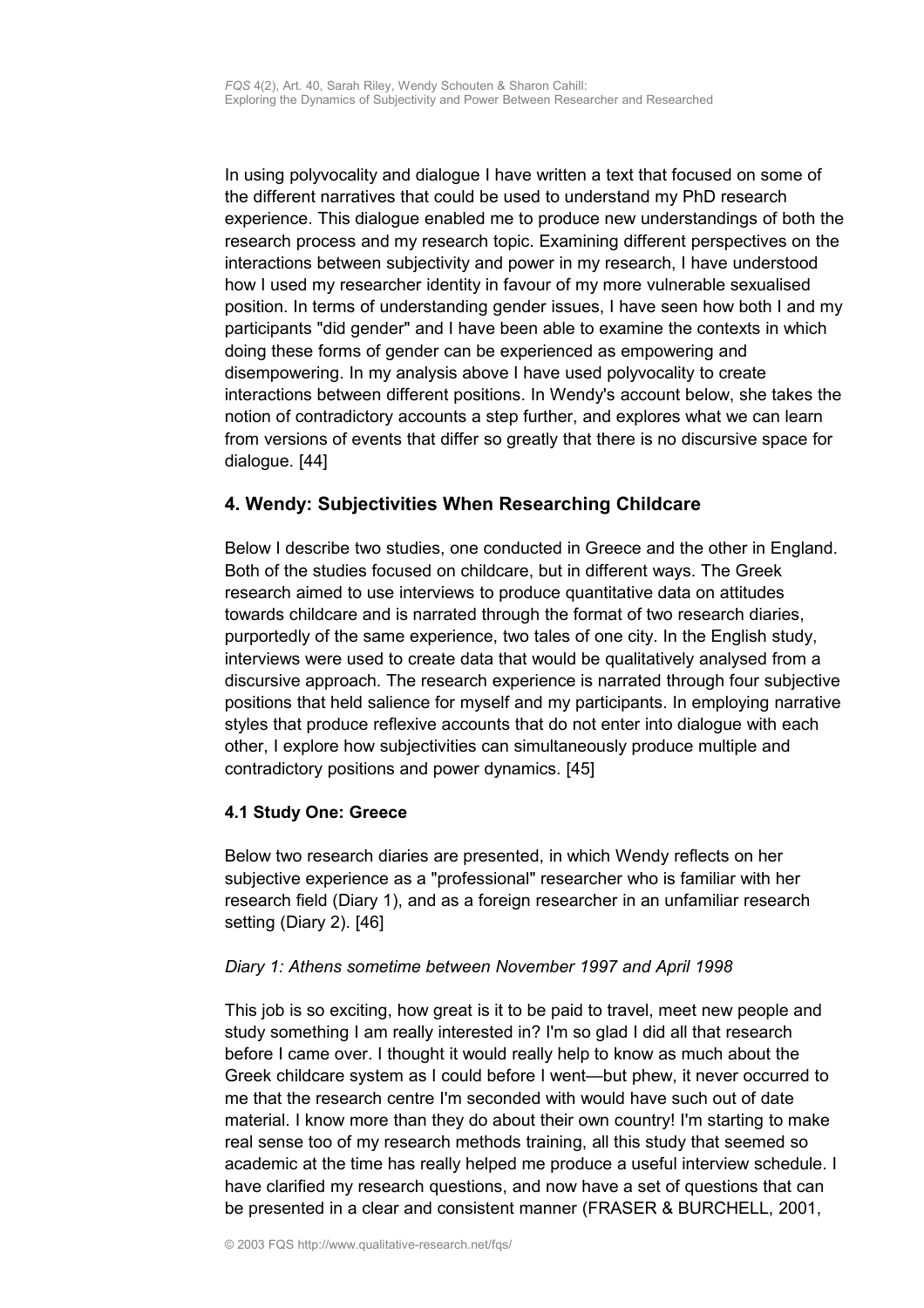p.394) and will allow me to produce the data we need to develop previous work on the Greek childcare system. It's a comfortable position to be in, feeling like a competent researcher, if I didn't feel like this, all the unfamiliarity of new country might be a lot more daunting, instead I feel like a detective. SQUIRE (1990) notes that the detective narrative analogy draws attention to the researcher's understanding of him/herself as an investigator who, working "undercover" if necessary, seeks to discover the truth. And I am a good detective (although, gladly not an undercover one!), when the people at the research center were having trouble recruiting for me, I was able to get in touch with a professor at the University here. She shared a major piece of recent not yet published work with me, and between us I can write a report answering my research questions. [47]

## *Diary 2: Athens sometime between November 1997 and April 1998*

I am so glad I met those Spanish researchers, I was starting to think that it was just me and I was doing something terrible. Hardly anyone will speak to me! People seem really irritated with me and the idea that I've come over to find out about their childcare systems. Those who talk to me tell me to study my own country, or say that while I might come from a rich country, they are the people who created western civilisation and who, today, put children before materialism by caring for them in the family. Most people just wave their hands in my face and walk off. That happened even when I asked where the coffee machine was at the research centre. Not having much Greek, I asked in English, but I've seen those people at a conference before, I know their English is as good as mine! Even my designated mentor won't help, on my second day, I showed her my research plan and after spending ten minutes asking about my personal life and why my husband had given me permission to got to Greece alone, she said something in Greek to her colleagues, they smiled and she walked away! I am really concerned about the research, I've done everything I can think of at the centre. Am trying something else now. A Dutch professor I know gave me the name of a colleague of hers in Athens, and she should be able to help. It wasn't what I had aimed for, but I can do an analysis on secondary data from a recent study and answer my questions that way. [48]

### <span id="page-13-0"></span>**4.2 Study two: England**

*A narrators voice to set the scene*: Wendy, a PhD student studying mothers' constructions of childcare, goes to interview Caroline, mother of two children aged 14 months and 3 years, at Caroline's house. Having recently given birth herself, and unable to find childcare, Wendy arrives with her researcher equipment—tape recorder, interview schedule, consent forms—and her baby— Celeste, 4 weeks old, 9 lbs. After the initial greetings, the interview starts, and so does Celeste. Caroline picks up the baby, settles her in her arms and the interview continues. But what if the tape recorder picked up Caroline and Wendy's thoughts rather than their words? If given a voice, what would the "young mother", the "experienced mother", the "researcher" and the "participant" have to say? [49]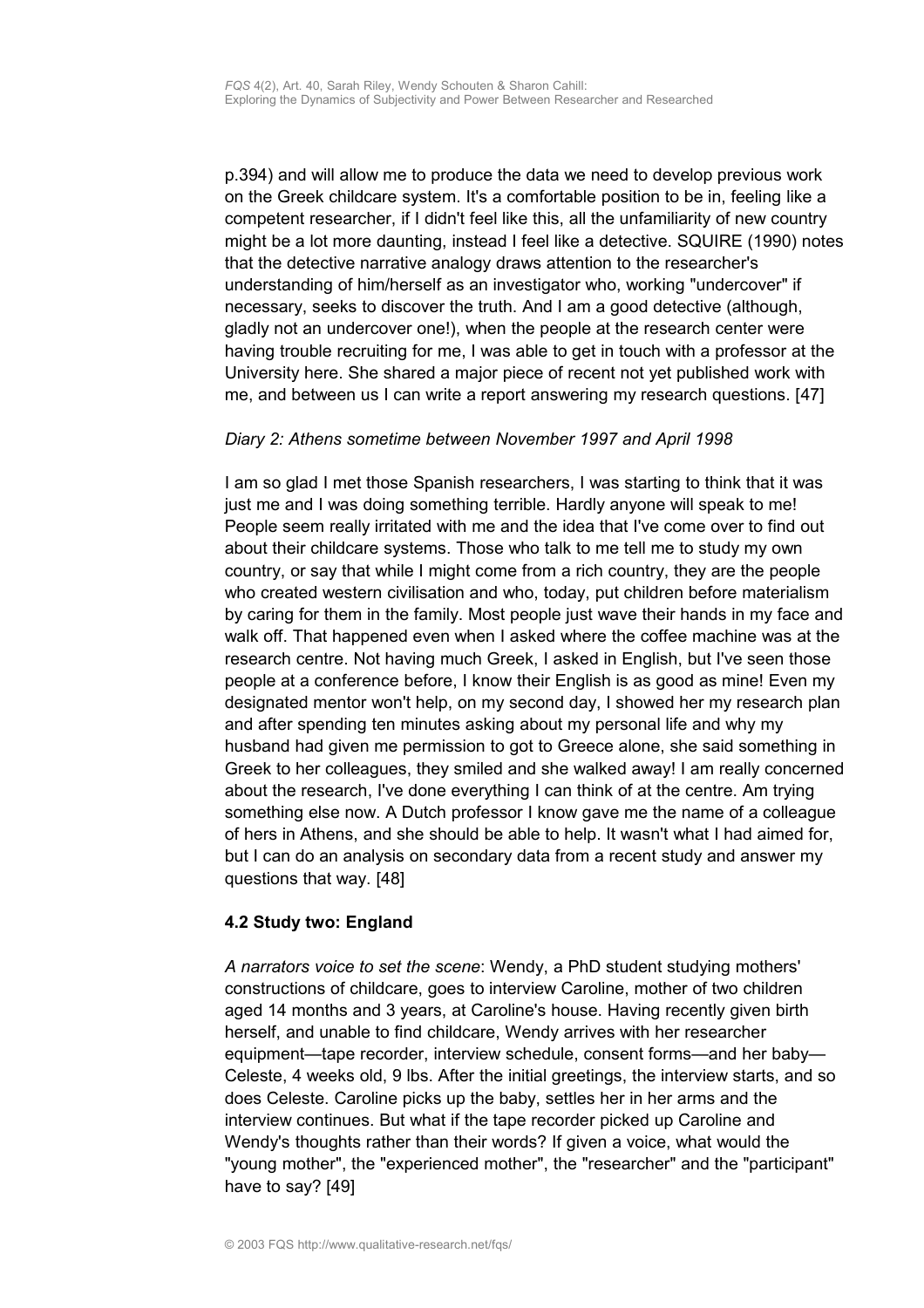*The researcher (a position inhabited by Wendy)*: Back again and feeling good. Done my homework, and know a lot about the politics and theorising of childcare, you could even say I'm an expert on mothers and childcare systems in the EU! I have a good schedule, and I have participants! I've learnt from my Greek experience. I feel good about myself in terms of my professional identity—I am capable of sound theoretical and methodological research through my training and hard work; this is a position that makes me feel secure. [50]

*The inexperienced mother (a position also inhabited by Wendy)*: This identity is new to me and I am still working through this. My little girl is one month old and I am wondering "am I a good mother?" I don't want my performance of mothering to be witnessed just yet, I'm just learning this trade! Can she tell how insecure I feel? Celly doesn't even feel like an independent being yet, she's still an extension of my body to the extent that I feel really uncomfortable when people hold her for too long. [51]

*The participant (a position inhabited by Caroline)*: Wendy is from the University, bound to be very clever. She's Dutch, but her English is perfect. I wish I were bilingual. She knows a lot about childcare too. I wonder if psychologists can't help but analyse people they talk to, I wonder if she's analysing me now? I did a big tidy of the house before she came round, but now I wish I'd left some toys out, I hope she doesn't think my kids don't have enough toys to play with. I hope I don't say something silly, what if she thinks I'm a bad mum? [52]

*The experienced mother (a position also inhabited by Caroline)*: It's true, being a mum is hard work, but it's wonderful too. Even better when they sleep through the night! I remember my first one, and how anxious I was to do the right thing, and how uncertain I was at first. It was so much easier with my second, I could really relax into the role then, having a good idea what was needed and when. Her little one's just started complaining, good, it will give me an excuse to pick her up, I love the feeling of having a baby settle in my arms. [53]

## <span id="page-14-0"></span>**5. Conclusion**

The aim of this paper was to explore the relationships between subjectivity and power through a social constructionist approach to reflexivity. A social constructionist approach to reflexivity argues that we should interrogate our reflexive accounts as texts that create versions of past events in order for us to explore the multiplicity of our experiences, celebrating contradiction as much as coherence. [54]

We have explored multiple and conflicting accounts of our research experiences in the application of differing approaches to reflexivity (introspection, social critique and deconstruction) presented in different narrative styles (single narrator, polyvocality in dialogue, polyvocality in contestation). We have used this re-telling of our research experiences to examine the power dynamics enabled through our subjective positions as researchers. DAY (2002) has explored polyvocality already in this series, using it to develop the presentation of her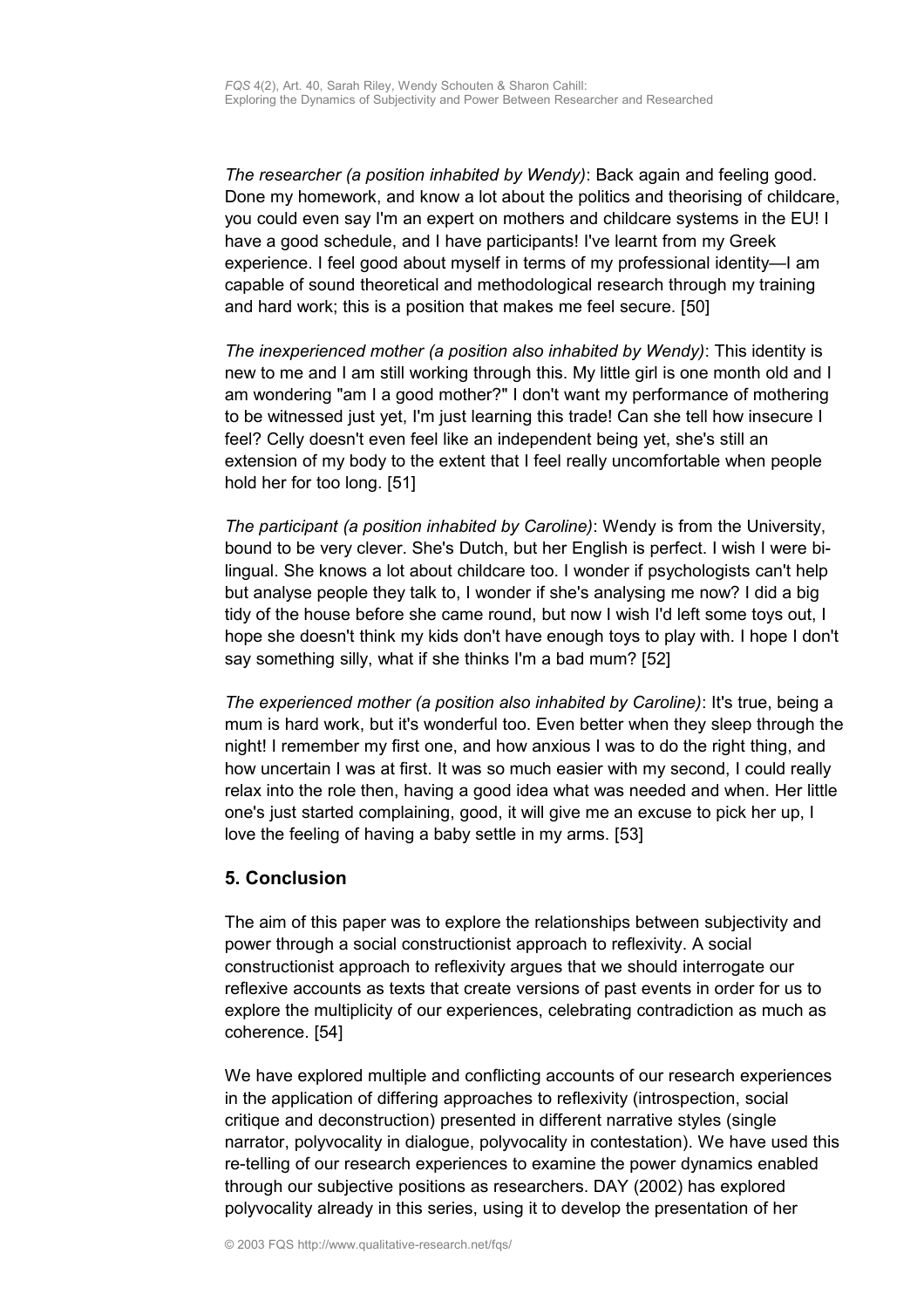narrative, enriching a coherent story of her research. In our paper we have taken a post structuralist approach and used different narrative styles to develop a series of alternative textualities. These multiple texts were employed to highlight the fragmented nature of our reflexive accounts and to produce a playful dialogical inquiry on the meanings that enable these accounts. [55]

By positioning reflexive accounts as created narratives we do not seek to find a "deeper" truth, rather our validity criteria becomes the production of new ways of understanding our research, both in terms of the power dynamics enacted during the research experience and in terms of developing our understandings around research topic under question (ASHMORE, 1989; ALVESSON & SKÖLDBERG, 2000; WETHERELL & POTTER, 1992). [56]

In deliberately exploring contested versions of our research experiences we have shown how subjective positions create multiple relations of power. A researcher is not necessarily powerful, and other identities, such as gender and nationality, should be attended to. Wendy's oppositional narratives highlight the complexity of the interactions within our research. This is not to say that researchers should not consider themselves powerful and act in ways that aim to produce more egalitarian relationships, but that this aim should not reduce our theorising of a more complex power dynamic. Our analysis has for example explored how our identity as researchers was used to avoid situating ourselves within subjective positions that were understood as more vulnerable, rather than challenging the vulnerability of our sense of self as female, or new mother. In examining reflexivity as a textual account we have also explored the linguistic and cultural resources that help us create our reflexive experience, highlighting what we had previously taken for granted. For example, that a researcher inhabits a more powerful position than the researched or that biological arguments disempower women. In focusing on contested as well as consensual accounts of our experiences we have also highlighted the paradoxical nature of research, for example one might need to stop "being a feminist" to do research consistent with a feminist identity, or in Sarah's case, an understanding of how her need to do "nice" also lead to her doing "manipulative". [57]

MARSHALL (1986) suggests using the ambiguities of the research experience to develop the research process and the relationships between participants and researchers. Our accounts support this, describing the positive role of feeling uncomfortable within the research process. Sharon, for example, chooses to take what is experienced as an uncomfortable position when she rejects her feminist values in favour of communication with her participants, and Wendy's unsettling experience of having someone "take" her baby highlights the sense of power she had from positioning herself as researcher to her participants. Again, we are not saying that it is good to suffer for your research, but that in context such experiences can be used to develop thinking. [58]

In celebrating multiplicity and contradiction we have produced a set of reflexive narratives that were not spoken through a unitary or stable author. In destabilising the author and seeking contradiction we were able to produce different narratives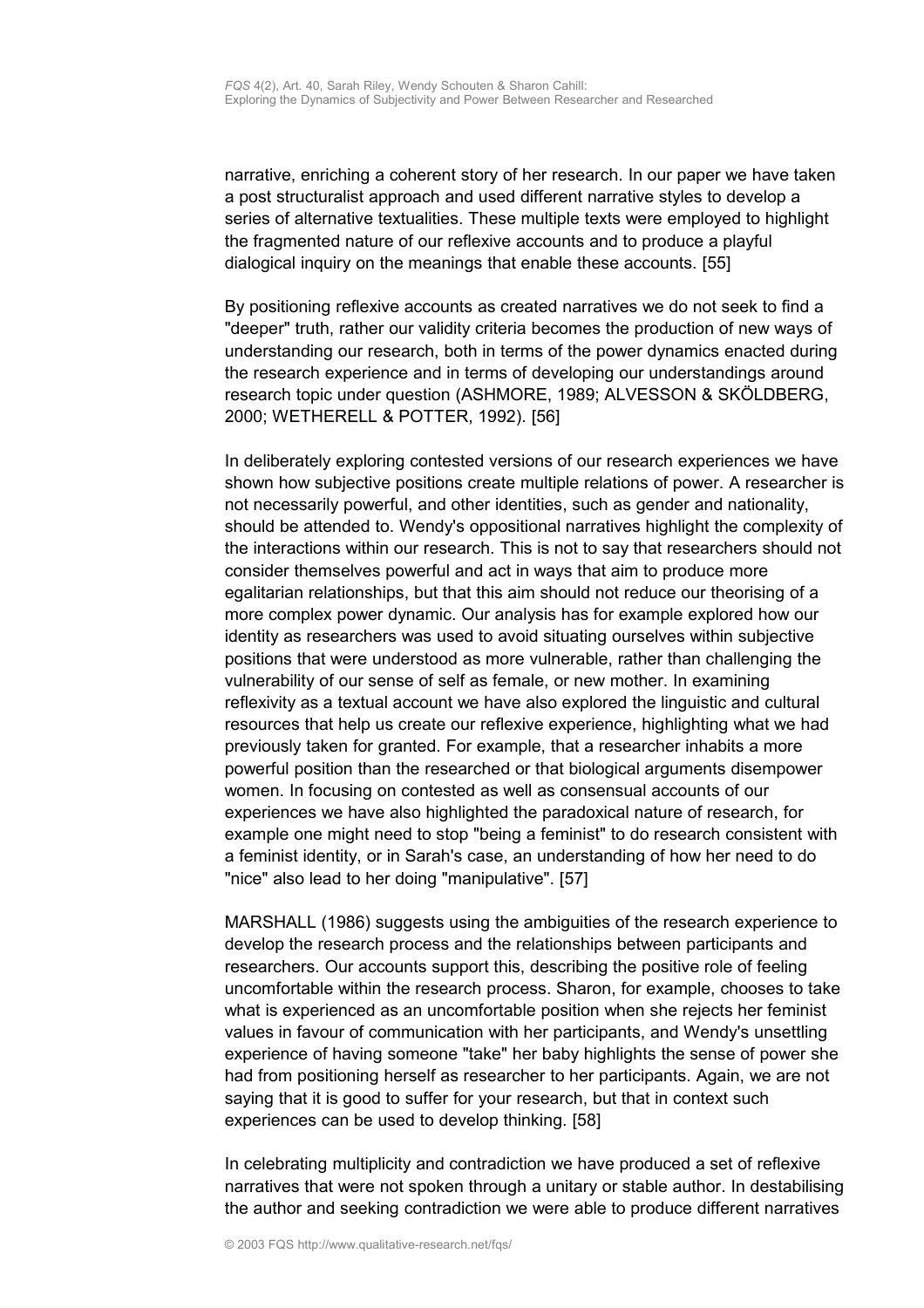about our research experience, creating novel reflexive accounts. Two aspects of the constructionist approach that we took to produce multiple accounts created these novel interpretations. First, the act of attempting to take on more than one standpoint leads logically to more than one understanding. Second, the framework of positioning these understandings as one interpretation amongst many acted to reduce the "face threatening" (DRYDEN, 1999) nature of accounts that were more troublesome to hear, creating a freedom to explore such accounts. As GERGEN (2001) contends, in the Western tradition argumentation is understood within a war metaphor, for example, one's position is defended and attacked. This metaphor leads to one's standpoint becoming almost indistinguishable from oneself, so that "(t)o criticize another's views is not, then, a mere linguistic exercise ... it is to invalidate the originary essence of the self" (p.49). We used polyvocality as a tool to separate the self from discourse, so that we could engage with contradictory understandings about our experiences, and learn from them. [59]

For example, Sharon came to understand that her feminist identity could reduce her ability to celebrate women's experiences through, paradoxically, its emphasis on female emancipation within gender relations. She could do this by keeping herself open to an understanding of feminism as non-emancipatory, even though she had great emotional and intellectual attachment to an understanding of a feminist identity as empowering. Allowing herself to be open to such alternatives was made possible because examining the validity of such alternatives was understood in terms of its utility in exploring her research process, not in whether it was the "true" explanation for her experiences. Sarah gained a new understanding of how her subjectivity derived from being female acted to position her as powerful, as well as vulnerable. Taking a multiple perspective enabled her to feel that her experience of being dis-empowered through gender relations in her research experience could be validated, while simultaneously understanding her active role in participating in such gendered dynamics. Similarly, Wendy was able to explore the power dynamics within her research studies, for example in exploring the attraction of being "a good researcher" in comparison to the discursive space available to both her and her participants as "mothers". [60]

The social constructionist approach we took enabled us not only to explore novel reflexive understandings of our research experiences, but also new understandings of our research topics themselves. Sharon heard that anger is a complex and sometimes paradoxical emotion that ironically mirrored her own contradictory experience in the research encounter. Sarah, researching gender, understood the experience of speaking through (or of being spoken through) her gendered subjective position; and Wendy, studying mothers, gained an insight into the difficulties in negotiating a safe discursive space from which to understand oneself as a mother. [61]

FINLAY (2002b) critiques poststructuralist reflexive accounts in terms of their potential to be so critical as to become nihilistic and lose meaning in relation to the research context. In this paper we aim to have answered this critique by producing new meanings and understandings of subjectivity and power through a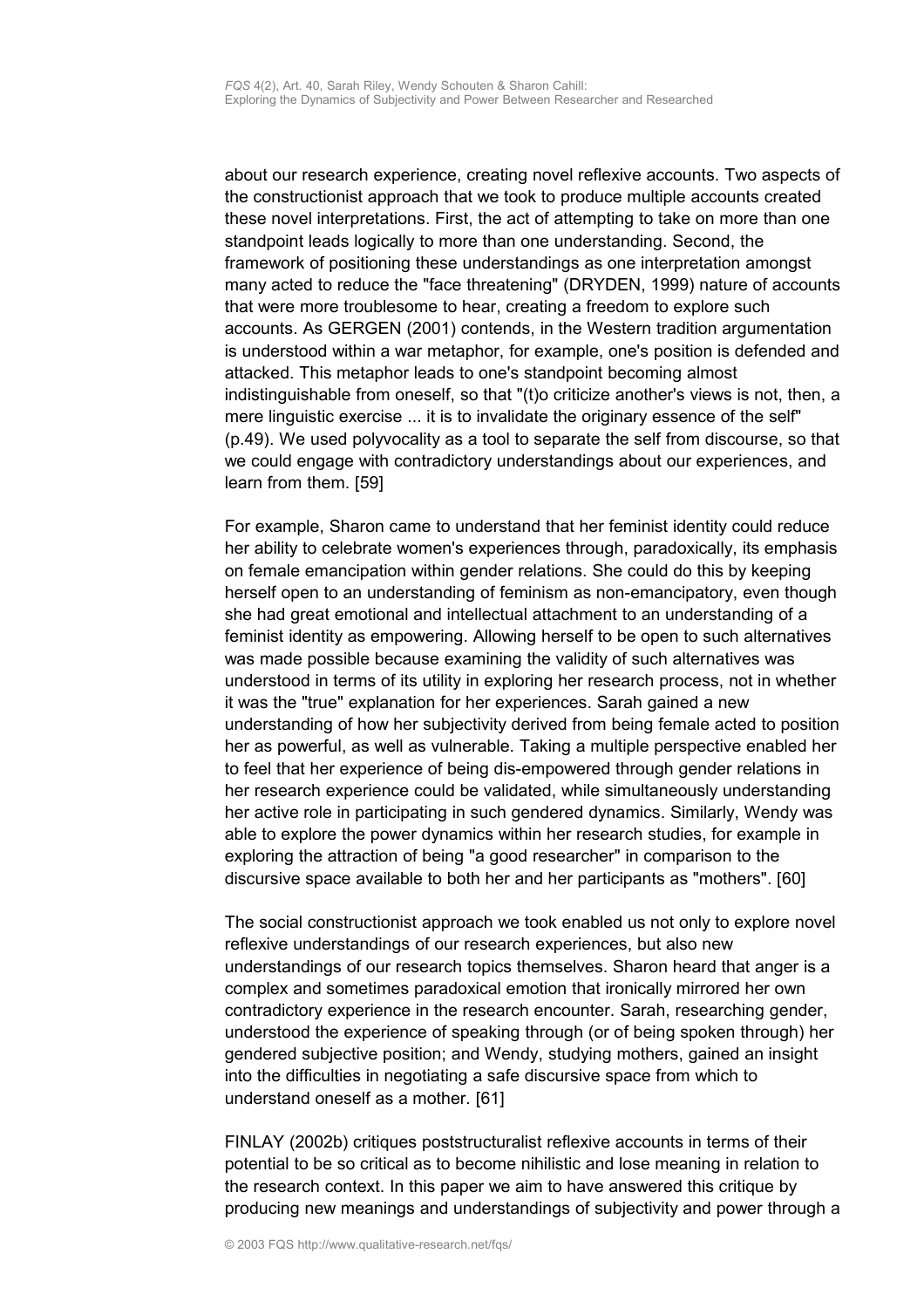poststructuralist approach that worked to explore plurality and contradiction in reflexive narratives. [62]

#### <span id="page-17-0"></span>**References**

Alvesson, Mats & Sköldberg, Kay (2000). *Reflexive Methodology: New Vistas for Qualitative Research*. London: Sage Publications.

Ashmore, Malcolm (1989). *The Reflexive Thesis: Wrighting Sociology of Scientific Knowledge.* London: The University of Chicago Press.

Banister, Peter (1994). Observation. In Peter Banister, Erica Burman, Ian Parker, Mary Taylor, & Carol Tindall, *Qualitative Methods in Psychology (pp.17-33).* Buckingham: Open University Press.

Bordo, Susan. (1993). *Unbearable Weight: Feminism, Western Culture and the Body. Berkely, CA:* University of California Press.

Burman, Erica (1990). Differing with deconstruction: A feminist critique. In Ian Parker & John Shotter (Eds.), *Deconstructing social psychology* (pp.208-221). London: Routledge.

Burman, Erica (1997). *Power, Research and Problems with Discursive Approaches*. Paper presented at Discursive Practice: Qualitative Developments in Psychological Research Workshop, Bolton Institute of Higher Education, 16-18 April.

Day, Eileen (2002, September). Me, My\*self and I: Personal and Professional Re-Constructions in Ethnographic Research [59 paragraphs]. *Forum Qualitative Sozialforschung / Forum: Qualitative Social Research* [On-line Journal], *3*(3). Available at: http://www.qualitative-research.net/fqs-texte/3- 02/3-02day-e.htm [Date of Access: 02, 24, 2003].

Dryden, Caroline (1999). *Being Married, Doing Gender: A Critical Analysis of Gender Relationships in Marriage.* London: Routledge.

Finlay, Linda (2002a). "Outing" the researcher: The provenance, process, and practice of reflexivity. *Qualitative Health Researcher*, *12*(4), 531-545.

Finlay, Linda (2002b). Negotiating the swamp: The opportunity and challenge of reflexivity in research practice. *Qualitative Research, 2*(2), 209-230.

Fraser, Colin & Burchell, Brendan (2001). *Introducing Social Psychology*. Cambridge: Polity Press.

Gallivan, J. (1996). *Gender and humour: What makes a difference*? Paper presented at Canadian Women's Studies Association, St. Catherine's, Ontario, May 1996.

[Gergen, Kenneth J.](http://www.qualitative-research.net/fqs/beirat/gergen-ken-e.htm) (1994). *Realities and Relationships: Soundings in Social Constructionism.* Cambridge, M.A.: Harvard University Press.

Gergen, Kenneth J. (2001). *Social Construction in Context.* London: Sage

Gergen, Kenneth J. & [Gergen, Mary](http://www.qualitative-research.net/fqs/beirat/gergen-mary-e.htm) (2002). Dialogues between action research & social constructionist perspectives. *Paper presented at the Emerging Approaches to Inquiry 9*, Stroud, UK, 18-21st September.

Gergen, Mary & Davis, Sara M., (1997). *Toward a New Psychology of Gender*. London: Routledge.

Gill, Rosalind (1995). Relativism, reflexivity and politics: Interrogating discourse analysis from a feminist perspective. In Sue Wilkinson & Celia Kitzinger (Eds.), *Feminism and Discourse: Psychological Perspectives* (pp.165-187). London: Sage.

Gill, Rosalind (1998). Dialogues and differences: Writing, reflexivity and the crisis of representation. In Karen Henwood, Chris Griffin & Anne Phoenix (Eds.), *Standpoints and Differences: Essays in the Practice of Feminist Psychology* (pp.18-43). London: Sage.

Greed, Clara (1990). The Professional and the Personal. A study of women quantity surveyors. In Liz Stanley (Ed.), *Feminist Praxis. Research Theory and Epistemology in Feminist Sociology* (pp.145-159). London: Routledge.

Lupton, Debora (1998). *The Emotional Self*. London: Sage.

Marecek, Jeanne (1989). Gender, politics and psychology's ways of knowing, *American Psychologist*, *50*, 162-3.

Marshall, Judy (1986). Exploring the experiences of women managers: Towards qualitative rigor. In Sue Wilkinson (Ed.), *Feminist Social Psychology: Developing theory and practice* (pp.193-211). Milton Keynes: Open University Press.